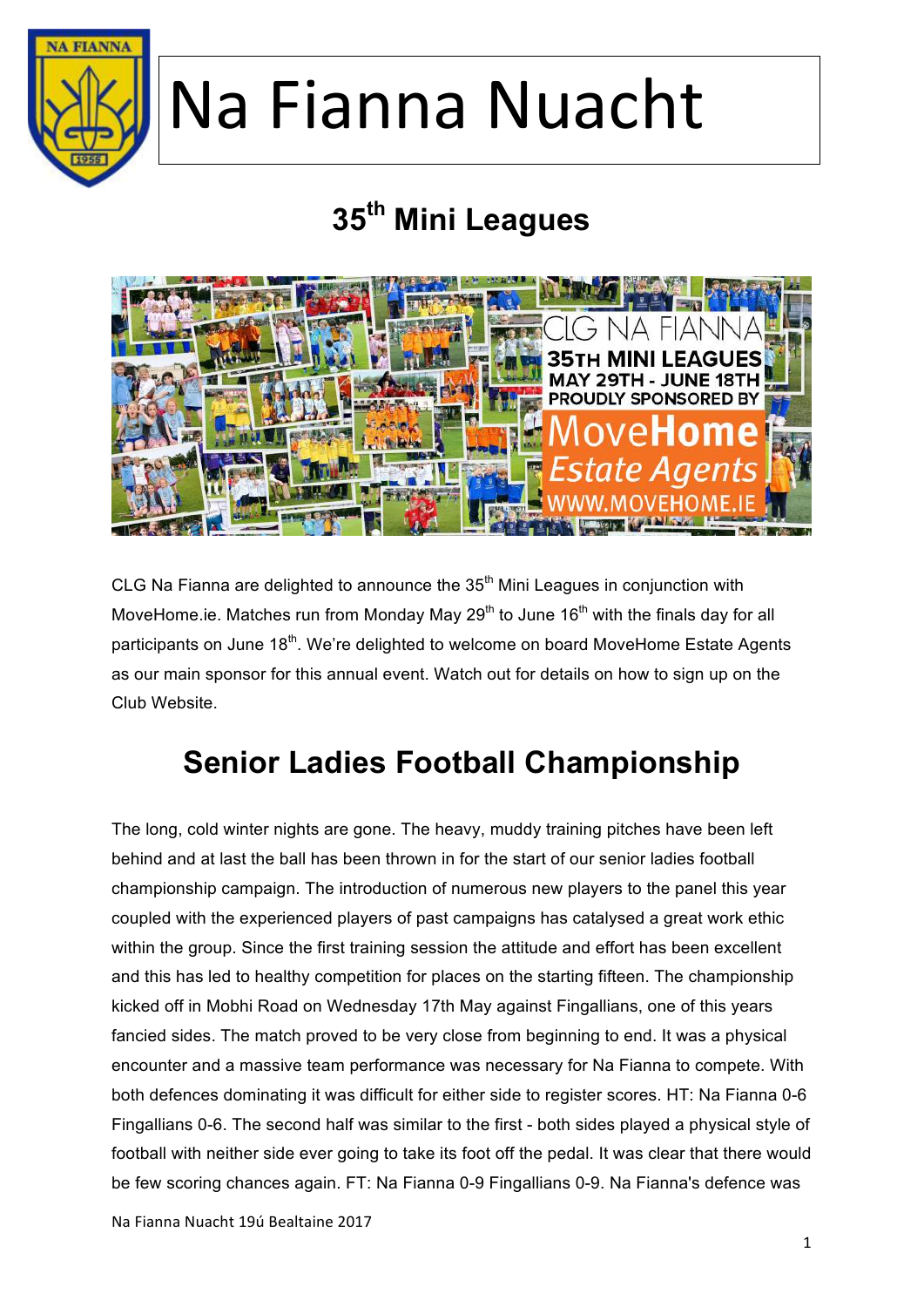

outstanding, the midfielders worked tirelessly whilst up front our forwards were a constant threat. A huge word of thanks needs to go to the brilliant support given to the team on the night from family, friends, club members and from the large number of fellow ladies footballers.

*Na Fianna: Sorcha Turnbull; Sarah Quinn; Hayley Ward; Niamh Gleeson; Ciara Purdy; Leah Caffrey; Eimear Nolan; Sarah Mc Loughlin; Lucy Collins; Aoife Malone (Aoife Nolan HT); Aideen Lynch; Shauna Halpin (Danielle Pugh (45)); Ellie Mc Aleer; Orlagh Egan; Claire Kelly.*

*Subs: Jane Daly; Claire Shortall; Danielle Pugh; Kirsten Doyle; Aoife Nolan; Siobhan Casserly; Emma Deeley; Roisin O'Donoghue; Clodagh O'Connor*

### **Junior A Football Championship**

Junior A footballers played in the  $2^{nd}$  round of the championship last Sunday v Kilmacud Crokes who are the defending champions and play in a division above. Missing some of our regulars we were poor in the first half and trailed by 0-7 to 0-4 at half time despite playing with the wind. We went 6 points down with 15 minutes to go but a great team goal finished by Andrew Flannery and some excellent conversion of 45s by goalie Eoin Butler meant a draw at full time 1-10 to 0-13. Crokes led by a point at half time in extra time and went 3 points ahead before another opportunistic goal from Andrew Flannery tied the game. A very tense final few minutes followed until a long distance free converted by Conor Gray sealed the victory by 2-11 to 0-16. A great team performance with Liam Burns and Ronan O'Hagan playing huge roles. Ballymun Kickhams await in the quarter final.

#### **Fixtures for the Week Ahead**

A busy weekend and week ahead. Full fixture list on website, best of luck to all teams, support welcome. http://www.clgnafianna.com/fixtures/

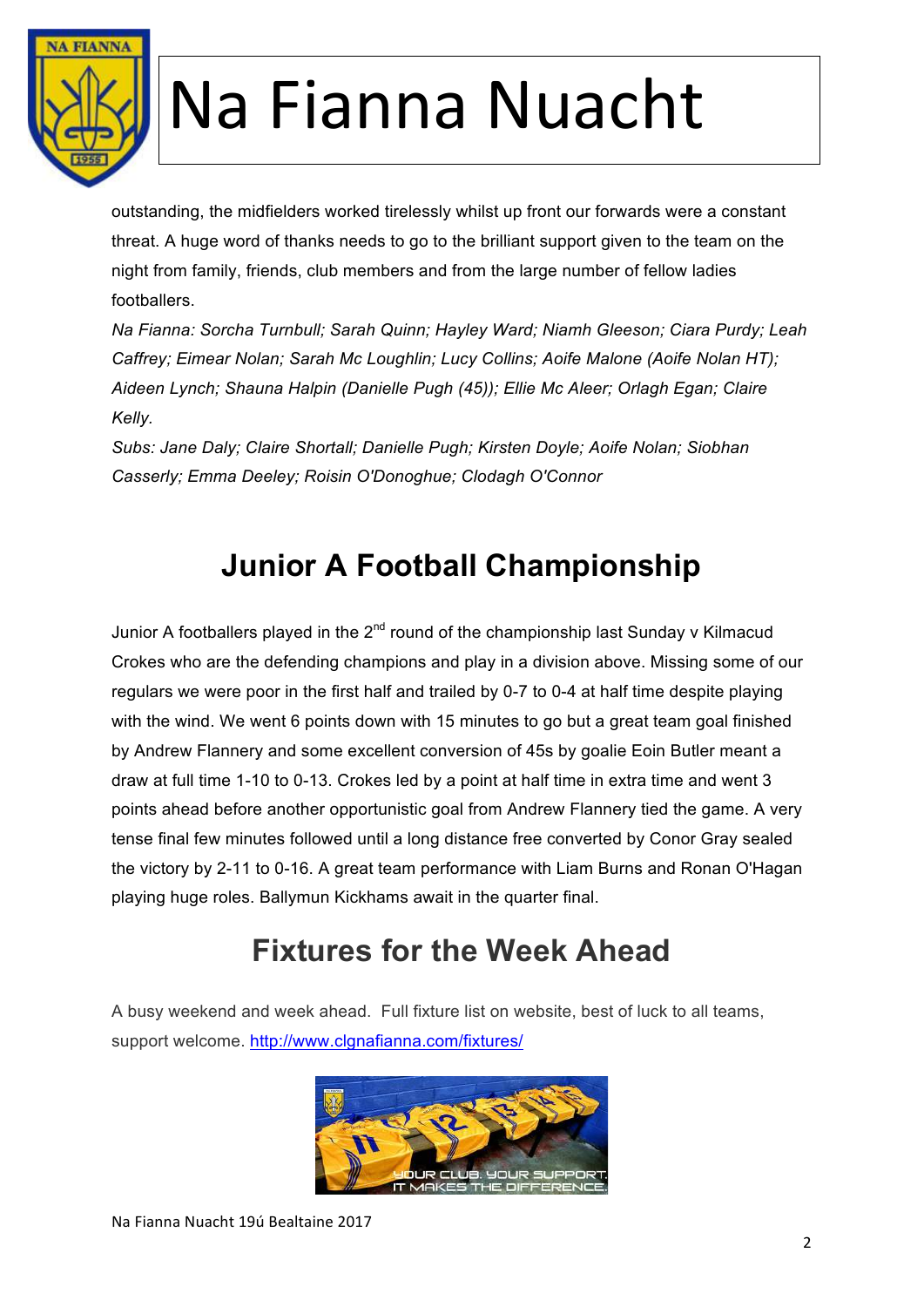

### **Club Shops Open Tomorrow**

Both shops open tomorrow, Saturday 20th May. Hurley workshop open 9-12 and Club shop open from 9-1pm in Club foyer. Nursery in action from 9.30-11am and teas/coffees from the cabin throughout.



### **Online Payment Issues**

We are still unfortunately experiencing difficulties with the credit card machines. As a result, online payments are down at present and anybody paying memberships online including instalments are affected. We hope to get back up and running as soon as possible and will advise as soon as resolved.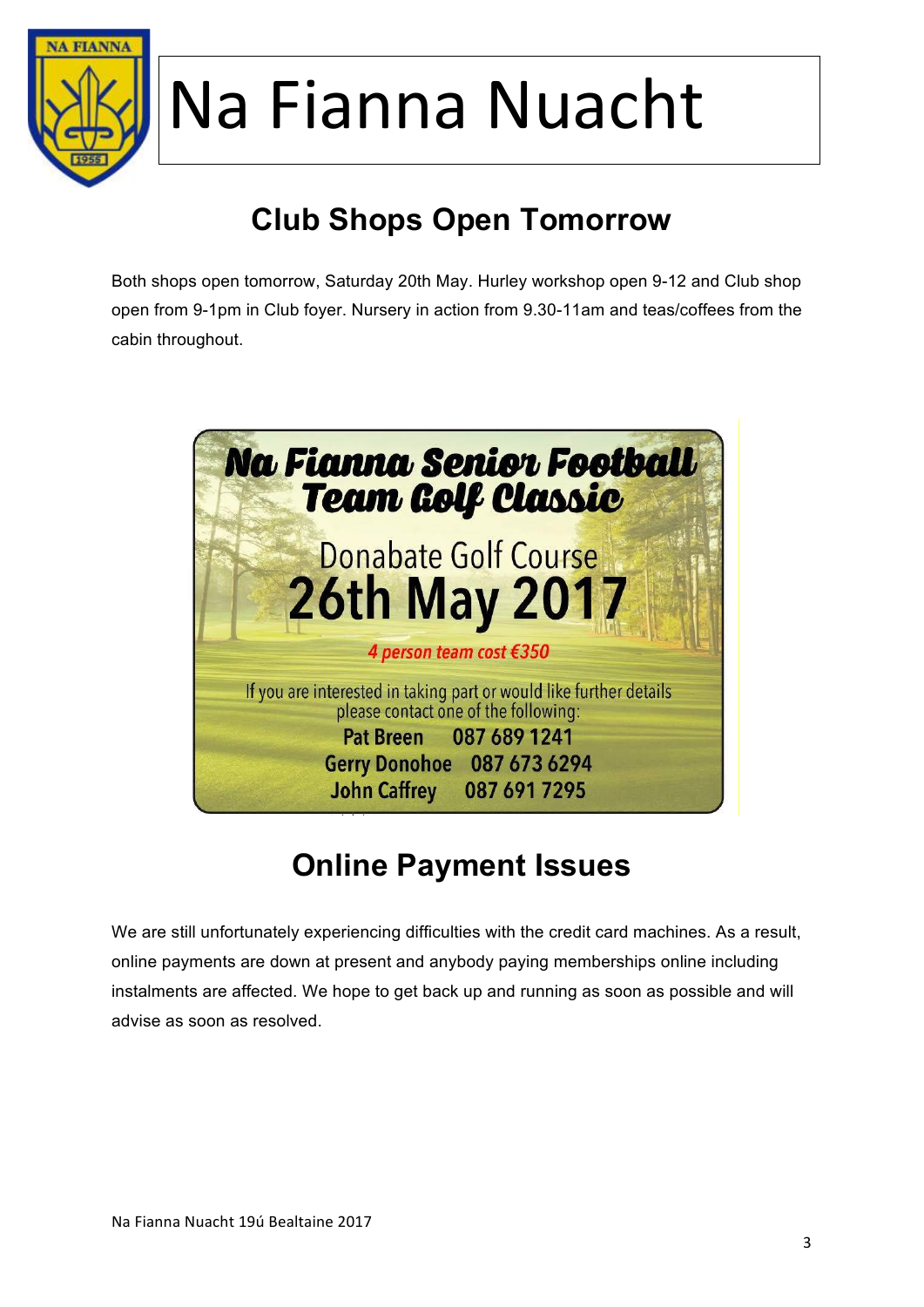

#### **Juvenile Mentor Meeting**

Those who attended Wednesday night's mentor meeting were treated to a superb presentation from Croke Park Player Welfare Officer and Na Fianna junior hurler, Gearóid Devitt. Topics covered by Geróid included;

- Useful Tool Learning.gaa.ie/coach.
- First Aid for club teams
- Concussion
	- $\circ$  Err on the side of caution get medical assistance.
	- o Mentor and Parent recent example recounted.
	- $\circ$  Immediate notification by fellow players to mentors if they suspect a player injury.
	- $\circ$  Sometimes mentors do not see all incidents that occur need all associated with team to be vigilant.
- GAA healthy eating initiative.

Also on the night Club GPO, Mark MacManus, announced the welcome news of the introduction of two new Cumman na mBunscol GAA teams in the area. Dates and times for mini-leagues were confirmed by Mark and he is also working on a one page guide to match day team talks for mentors that will be distributed to all groups shortly.

All 2017 Feile teams were congratulated on how they conducted themselves in their competitions with particular mention given to the Div 9 Ladies football winners and Div 1 hurling champions. The two winning mentors Josh Butler and Mary O'Connell were both in attendance and gave insightful summaries of how they approached Feile and the overall experience for their teams. Mary now takes the Div 1 hurling winners to the National Feile Finals in June where we all wish them well.

Attendance on the night was well below the average and all groups are reminded that they must have one representative at each juvenile mentor meeting.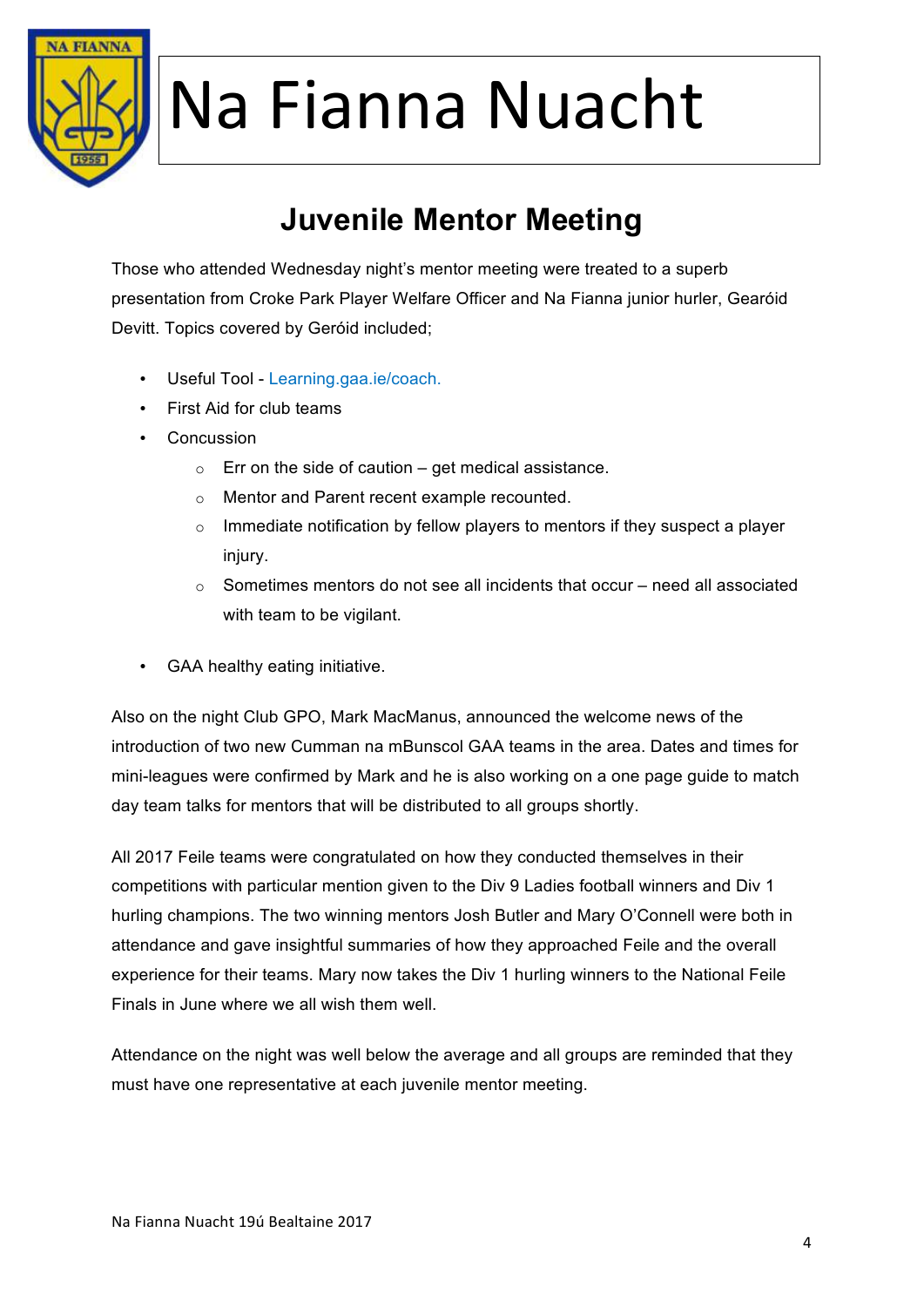



| <b>Na Fianna</b>                             |                                                                                                   |                |            |          |
|----------------------------------------------|---------------------------------------------------------------------------------------------------|----------------|------------|----------|
| <b>Lotto Results</b><br><b>May 15th 2017</b> |                                                                                                   |                |            |          |
|                                              |                                                                                                   |                |            |          |
|                                              |                                                                                                   |                | 4 21 25 26 |          |
| Jackpot €9750 - No Winner                    |                                                                                                   |                |            |          |
| Match 3 Numbers £65 - Winner                 |                                                                                                   |                |            |          |
| Philip McElwee (ID 64)                       |                                                                                                   | <b>Numbers</b> | 4<br>6     | 21<br>26 |
| Claire Ring (ID 715)                         |                                                                                                   | <b>Numbers</b> | 4<br>20    | 21<br>26 |
| Lucky Pick Winner - $615$                    |                                                                                                   |                |            |          |
|                                              | <b>Brian Skelly</b><br>Vincent Wall<br>Billy c/o Vinny<br>Cater 4U Staff<br>Garry Smith c/o Vinny |                |            |          |
| Next Jackpot €10000                          |                                                                                                   |                |            |          |
|                                              | Created by ACORE Lotto Manager - http:                                                            |                |            |          |

#### **Mouthguard Fitting Service**

Members will be aware that since 1st January 2014 the wearing of mouthguards has been compulsory for all age groups, adult and juvenile. While the club has no preferred provider of mouthguards, club member Celine Fenlon has agreed to provide customised fittings for anyone interested. This is a highly customised and professional service, made handy by providing it on-site in the club for two evenings. Celine will hold sessions in the Club on Tuesday and Wednesday  $23^{\text{rd}}$  and  $24^{\text{th}}$  May.

Dates – Tuesday 23rd May – 8-9pm, Collection/Fitting Tuesday 30th May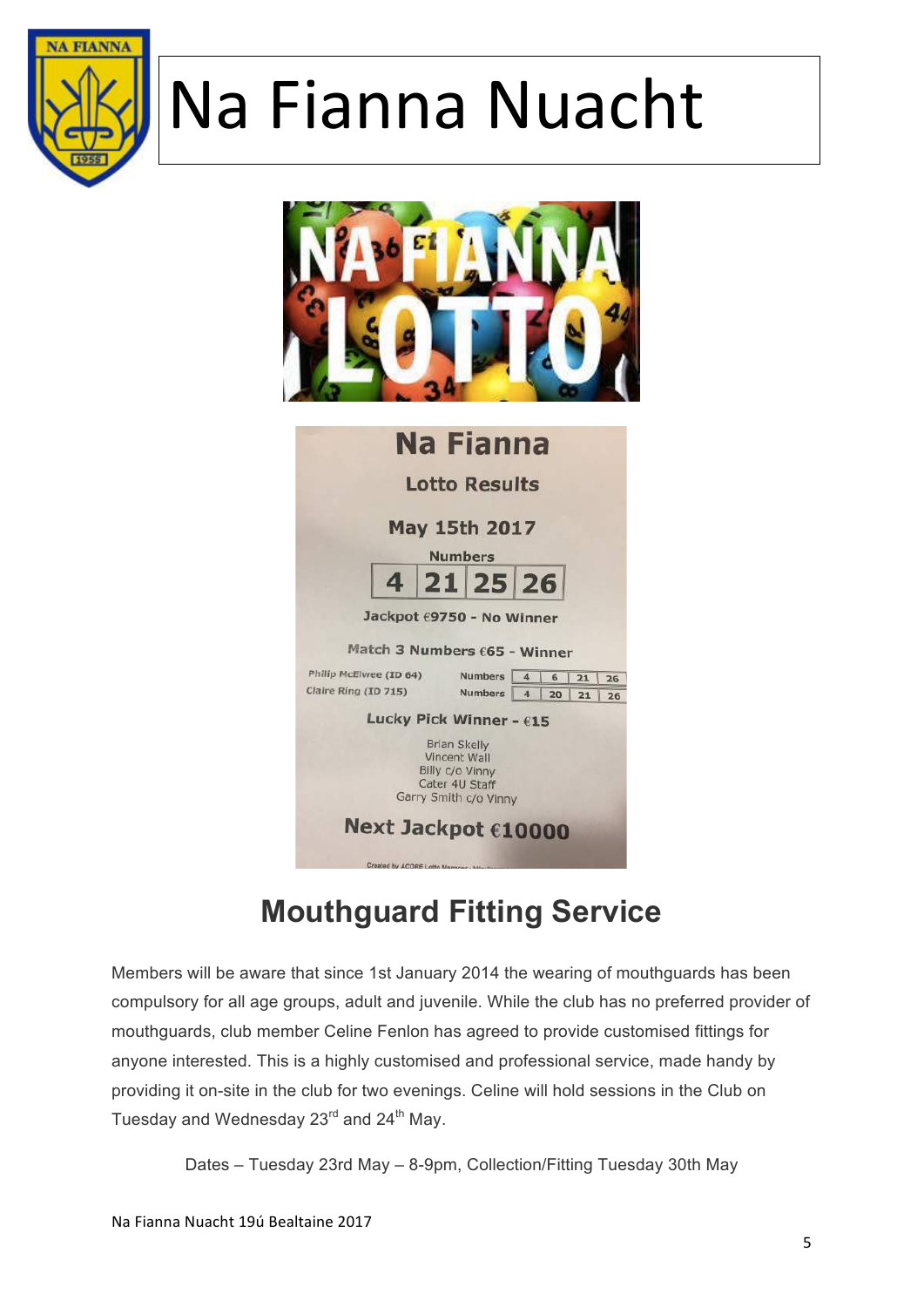

Wednesday 24th May – 7-8.30pm, Collection/Fitting Wednesday 31st May

Location – Club Landing.

Prices - Single Colour €50

2 Colours (yellow/blue, navy/blue etc.) €60

Multi Colours €70

First come, first served on the night!

#### **A Historic Meeting**

History of sorts was made on the back pitch Mobhi Rd last Saturday 6th May when for the very first time two Na Fianna ladies' football teams met each other in a competitive match playing for League points. The occasion was the Under 15 Division 5 League match and Na Fianna club member and Under 15B player Niamh Scanlon takes up the story …

#### **The Na Fianna 2002 Girls' B team is now in contention to win the league after their match against the Na Fianna 2002 Girls' C team**

The stakes were high for the Na Fianna B team at the start of the match against the 2002 C's - if they lost this, they had no chance of winning the league. The C team had brought up some 2003 A girls due to a lack of players, so this added to the pressure. To kick off the match, the C team players won the throw in. Within a minute, they had their first point on the board. But the B team quickly recovered and began to take the lead. Soon afterwards, Ava Rogers (B team player) scored a lovely point from just before the 45m mark. Then Eimear Carrol (B team player) scored more than one excellent goal, bringing up the team's score. Although, the more scores the B team got, the stronger the C team became. Christine Daly (a 2003 A, playing for the C team) made a brilliant run along the left wing and managed to dodge around the B team defenders to slot the ball into the back of the net. She made some more runs up the wing, but was cut off by the B team players.

The ref blew the half time whistle and both teams retreated into their huddles. In the 

Na Fianna Nuacht 19ú Bealtaine 2017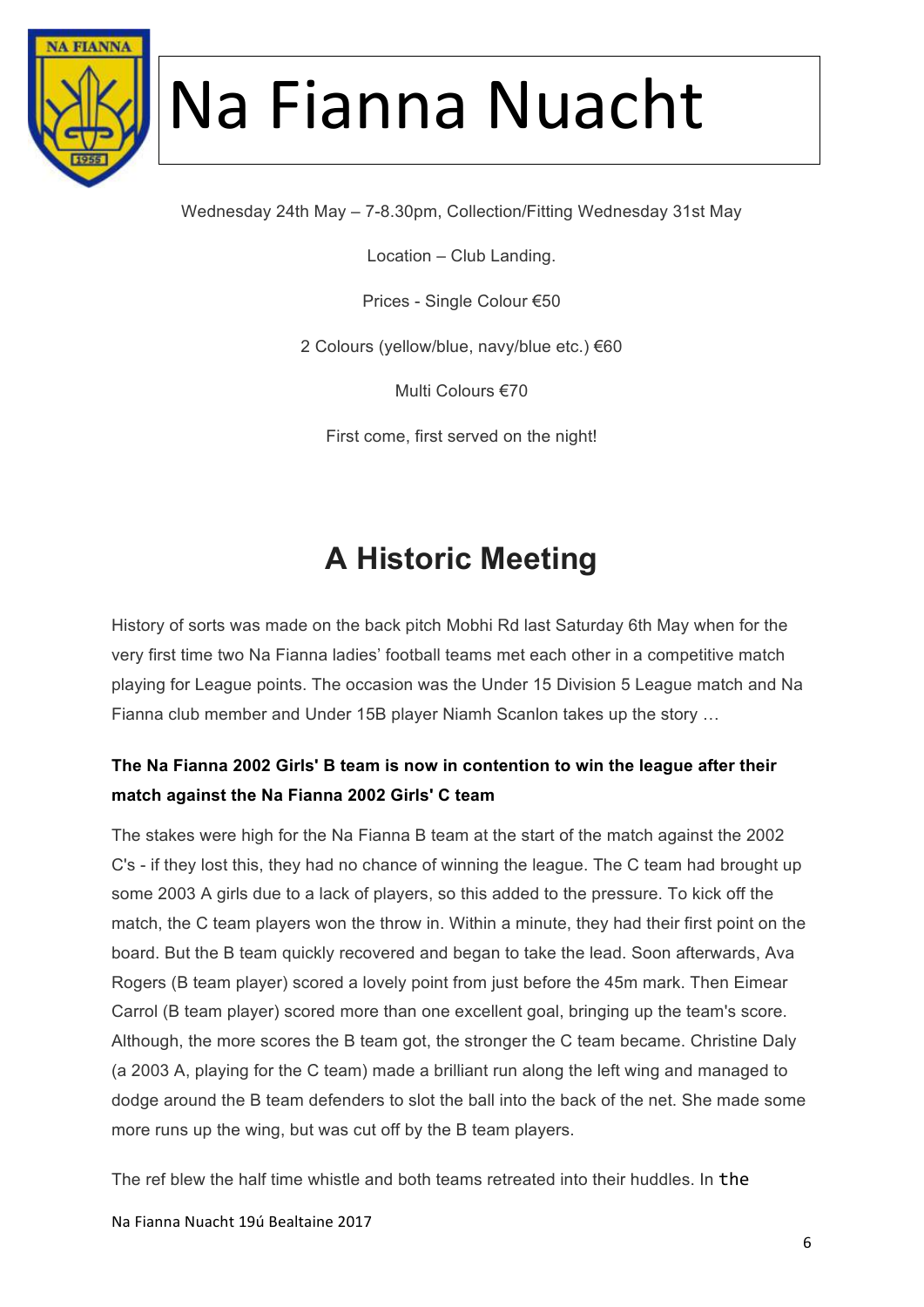

second half, the pressure was on for both teams - the C team was behind and knew they needed to make a comeback; the B team knew they couldn't lose this match or it would all be over. Many B team players managed to make amazing runs up the field but were stopped short at the goal by the C team's solid defence. The C team players were managing the get closer to the goal, but someone was fouled by a B team player, and the ref blew her whistle just as a C team ball hit the back of the net. They were given a free and the game continued, every player feeling the stress. At one point, this reporter (B team player) got the ball and had the chance to pass it to Eva Waters (B team player). Once Eva had the ball, she scored a fantastic goal and things were looking good for the B team. Yet another goal was scored for the B team by Caitriona Comerford.

At the end of the day, the B team won. They also won their next match against Castleknock on Saturday the 13th of May, and they will have a play off against Vincents as the decider of who wins the league.





*Na Fianna U15 B & C Teams Ref Michelle Keating with B & C captains Eimear Ní Chearbhaill C and Aimee McMorrow*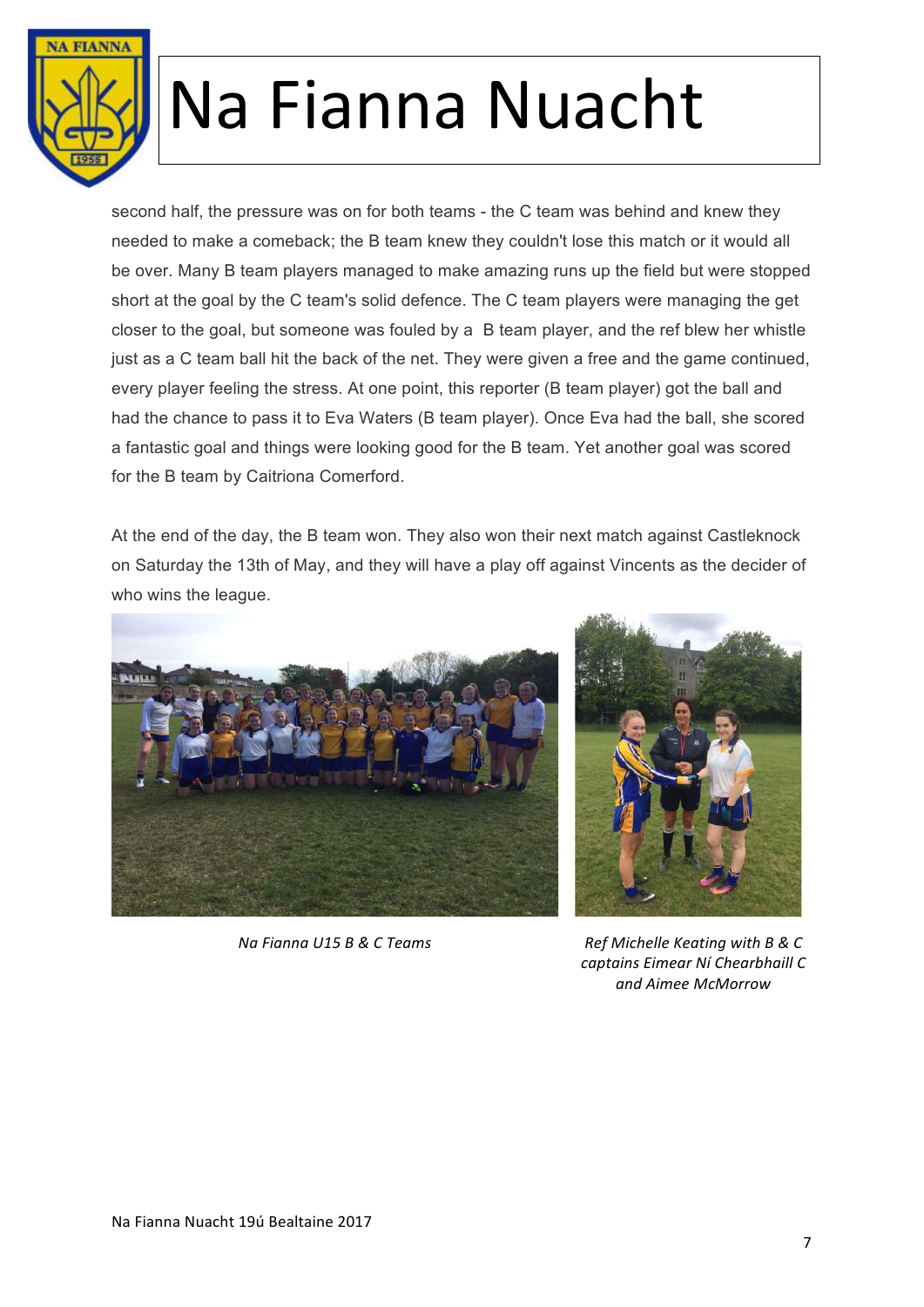

### **Camogie Notes**

Very well done to all our newly appointed Camógie referees from the U15s who successfully completed the Camógie referee course during the Easter break.



Pictured with referee Philip Cullen, 10 of our ladies div 4 U15B Camógie team were presented with their referee jerseys. Photo taken after successfully defeating Castleknock 4-8 v 1-0 in a league match *at Albert College.*



Under 15A camógs in their jerseys with Referee Catriona Hayes after completing the referee course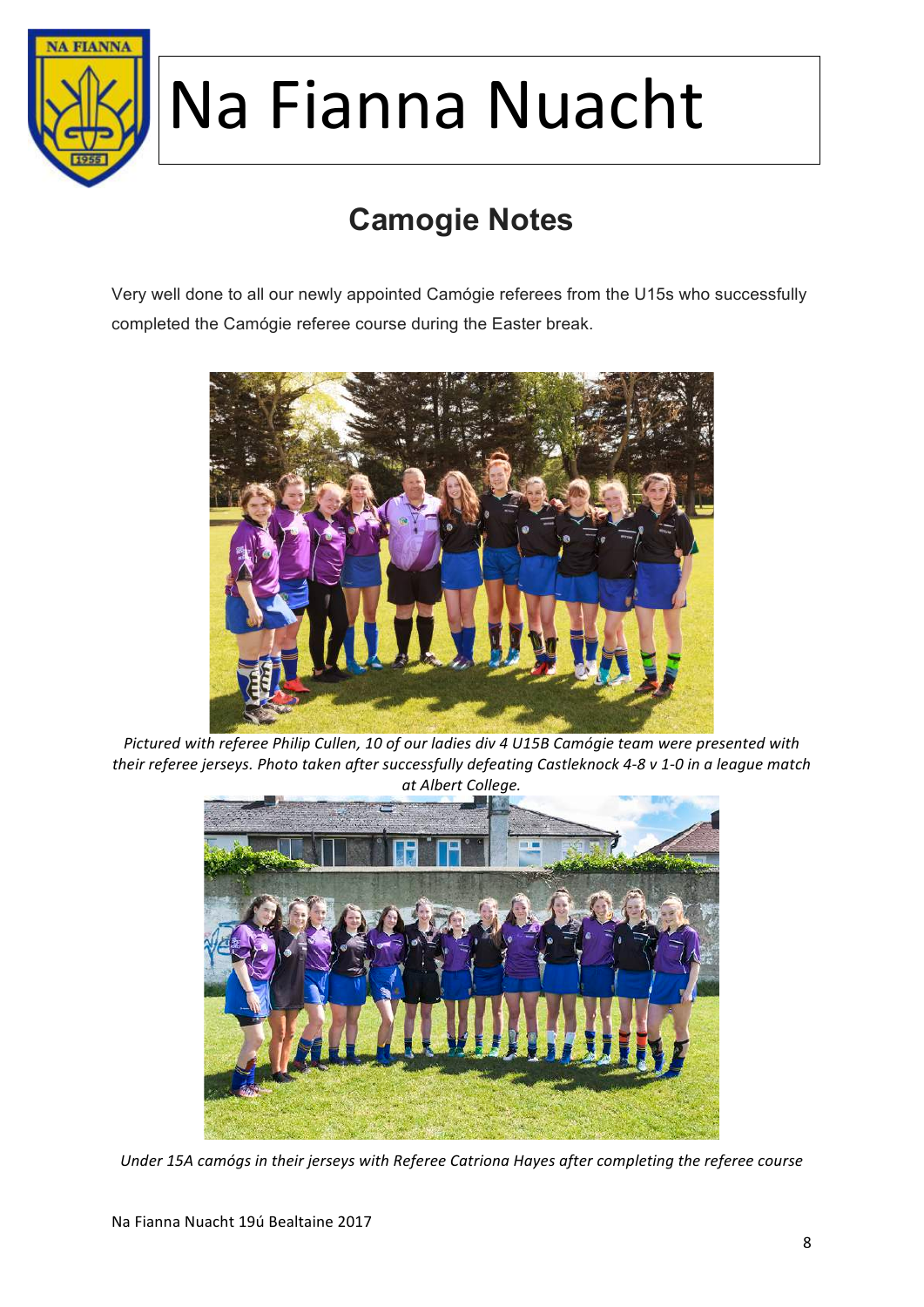

### **Na Fianna's Dubs**

Congratulations to our very own Aaron Byrne who is one of three players nominated for U21 Football Player of the Year. Going to press, voting is now closed, so I hope you all got your votes in for Aaron who is unquestionably the most deserving of the nominees, no bias here!!



#### **Championship Tickets**

Details on the ticket ordering process for Dublin's Hurling Championship opener against Galway on Sunday 28th May in O'Connor Park Tullamore are now available to view on the club website http://www.clgnafianna.com/follow-the-dubs/ Members should note that details of ticket orders made through the club will be used as basis for allocating tickets later in the Championship.

#### **National Hurling Feile Division 1**

On the weekend beginning Friday 16<sup>th</sup> June, our U14 hurlers will be proudly representing Na Fianna and Dublin in Division 1 of the National Hurling Féile in Gorey. Next Thursday the team is having a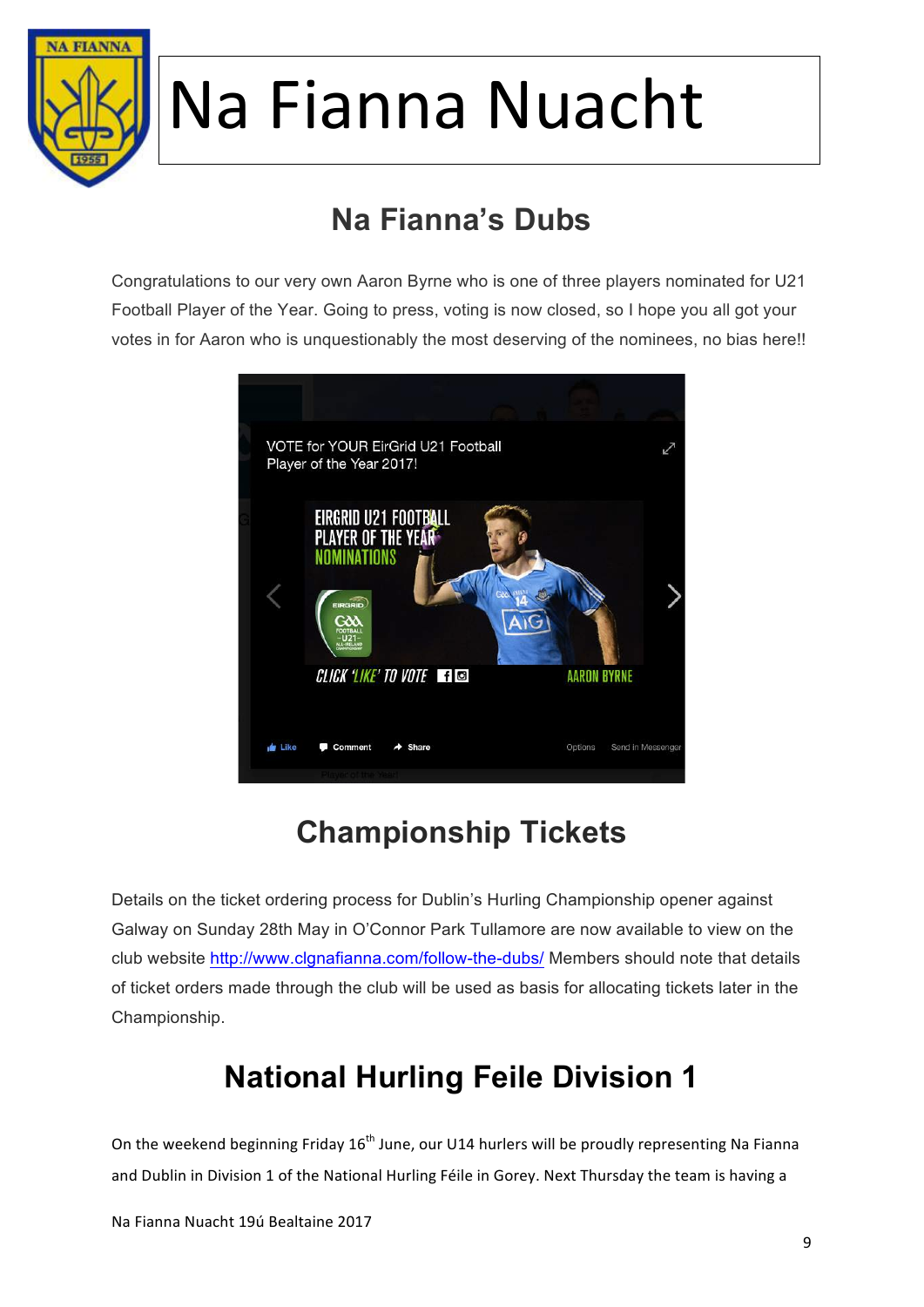

QUIZ Fundraiser in the Mobhi Suite starting @8.45pm ish -  $\epsilon$ 40 per table, 4 x people per table. Please lend your support on the night for what promises to be a great evening's entertainment.

### **Car Parking**



Na Fianna's Facilities Committee is repainting the yellow boxes in the club car park this week. The yellow boxes are there to ensure traffic flows in and out of the car park at all times and they are not, as some people obviously think, convenient private parking spots. Inconsiderate parking can result in mayhem in the car park especially on a busy day or night as drivers try to negotiate ways in

and out around illegally parked cars. An appeal is being made again to all members to please respect yellow boxes in the club car park and to park considerately. Failure to comply will result in offending cars being clamped with a release fee being charged.

### **Na Fianna Golf Society**

Next outing for the Na Fianna Golf Society is on Monday 19th June in Lucan Golf Club. Contact Ciaran Gray @ 087 2269133 for tee time. New members welcome.

#### **……and finally**

During our PRO's temporary absence, I will be attempting to fill his shoes on the Nuacht front! All news items to be forwarded to news@clgnafianna.ie and as per the Fógra below. Thanks for your support, Lisa Ainsworth Daniels.

#### **Comhbhrón**

Sincere sympathies of the club are offered to the Redmond family on the passing of Mr Charlie Redmond Snr, father of John, father in law of Anne (2004 Girls' mentors) and grandfather of Hannah (2004 Girls). Ar dheis Dé go raibh a anam.